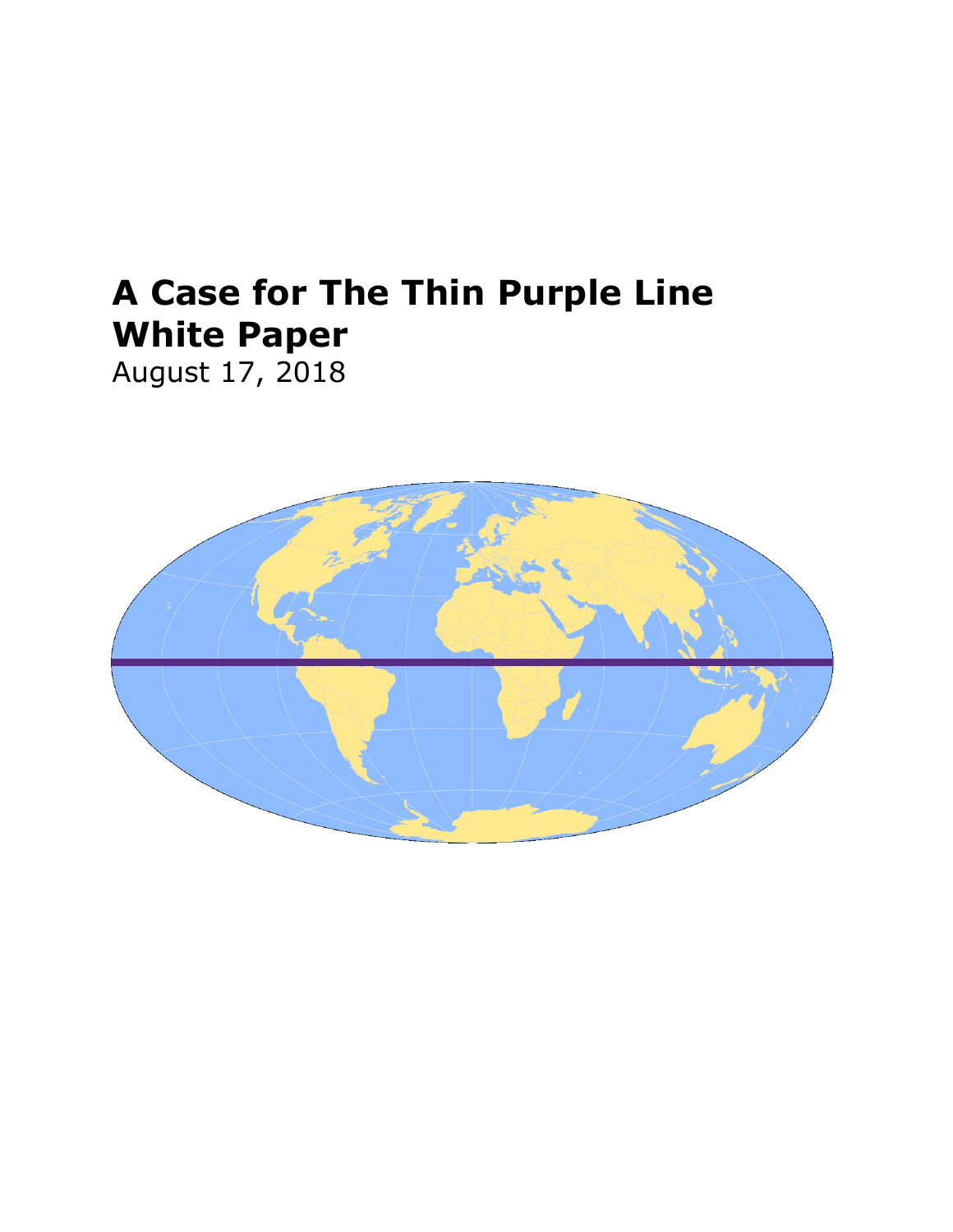# Table of Contents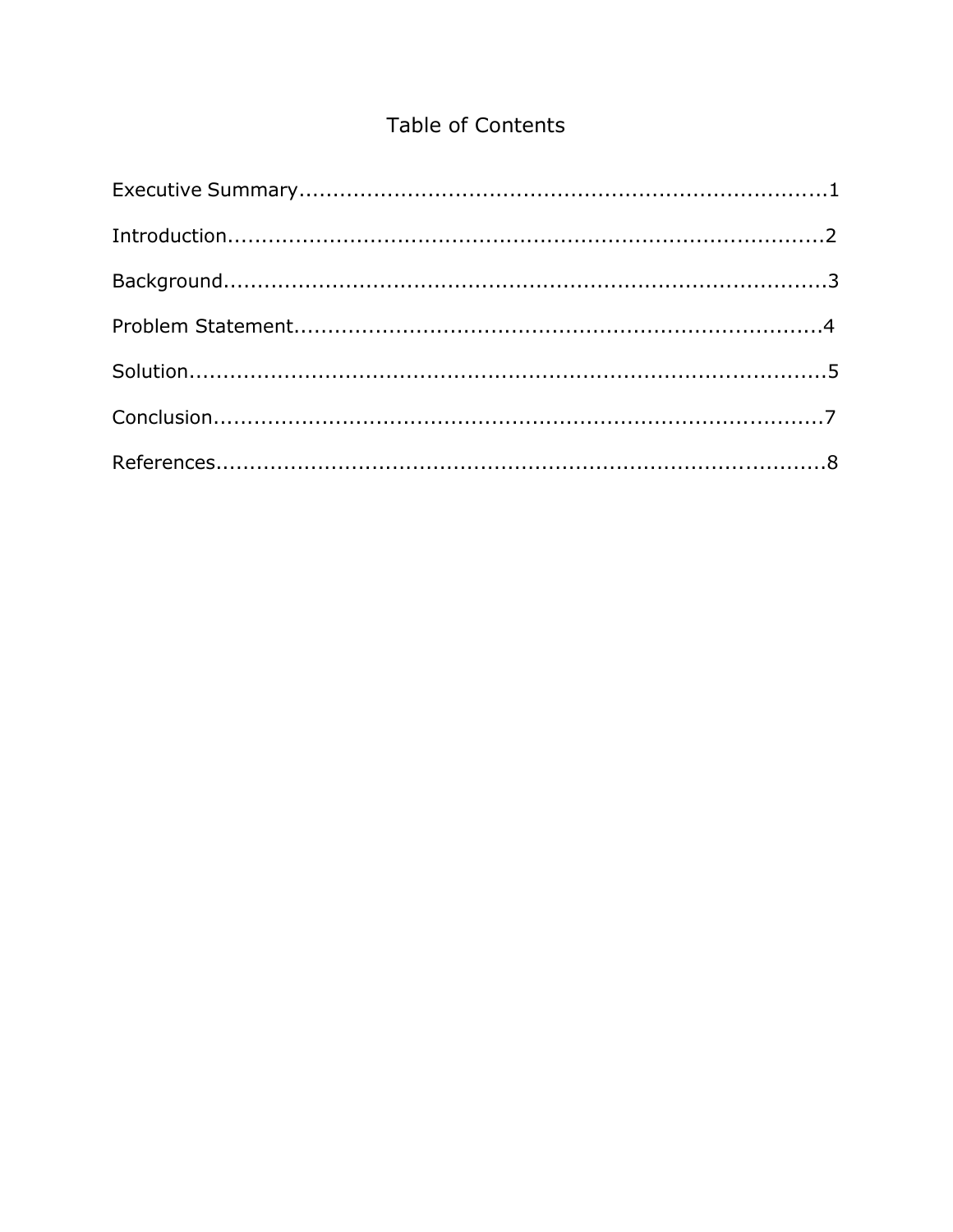### Executive Summary

In the Unites States, as in other countries, the "Thin Blue Line" has come to be recognized as a symbol used by the law enforcement profession and the public alike to honor the contributions of law enforcement as well as to memorialize those law enforcement officers who have been killed in the line of duty.

In the modern era of public and private safety, "thin line" colors have come to represent the various disciplines of professionals that help others. Beyond the "Thin Blue Line" being a symbol used by the law enforcement profession, the "Thin Red Line" is now used by the firefighting community to show support for firefighters as well as to memorialize firefighters who are killed in the line of duty. Additional colors have come to represent other related disciplines such as the "Thin White Line" for Emergency Medical Services and the "Thin Gold Line" representing Communications Operators (dispatchers). The "Thin Green Line" represents Federal Agents such as Border Patrol, Park Rangers, Game Wardens and Conservation Personnel whereas the "Thin Silver Line" represents Corrections Officers. What is missing is any type of a standardized "Thin Line" color that represents the security profession, both public and private.



*Velvet Purple - Pantone Color PMS 2612*

While security personnel in the public and private sectors form an essential part of the protective apparatus of most nations, and outnumber law enforcement personnel by a two-to-one margin, they do not at present have their own "Thin Line" color. After much research, the ASIS Law Enforcement Liaison Council (LELC) voted on July 11, 2018 unanimously to recommend the color purple (Velvet Purple [Pantone 2612]) be adopted as the official "Thin Line" color for the security profession. The LELC Chair will forward this matter to the ASIS Board of Directors with the strong recommendation that they support

this initiative and vote to adopt this proposal. Other relevant and related professional associations and organizations, such as the International Foundation for Protection Officers, are also highly encouraged to adopt the color purple (Velvet Purple [Pantone 2612]) as the official "Thin Line" color for the security profession.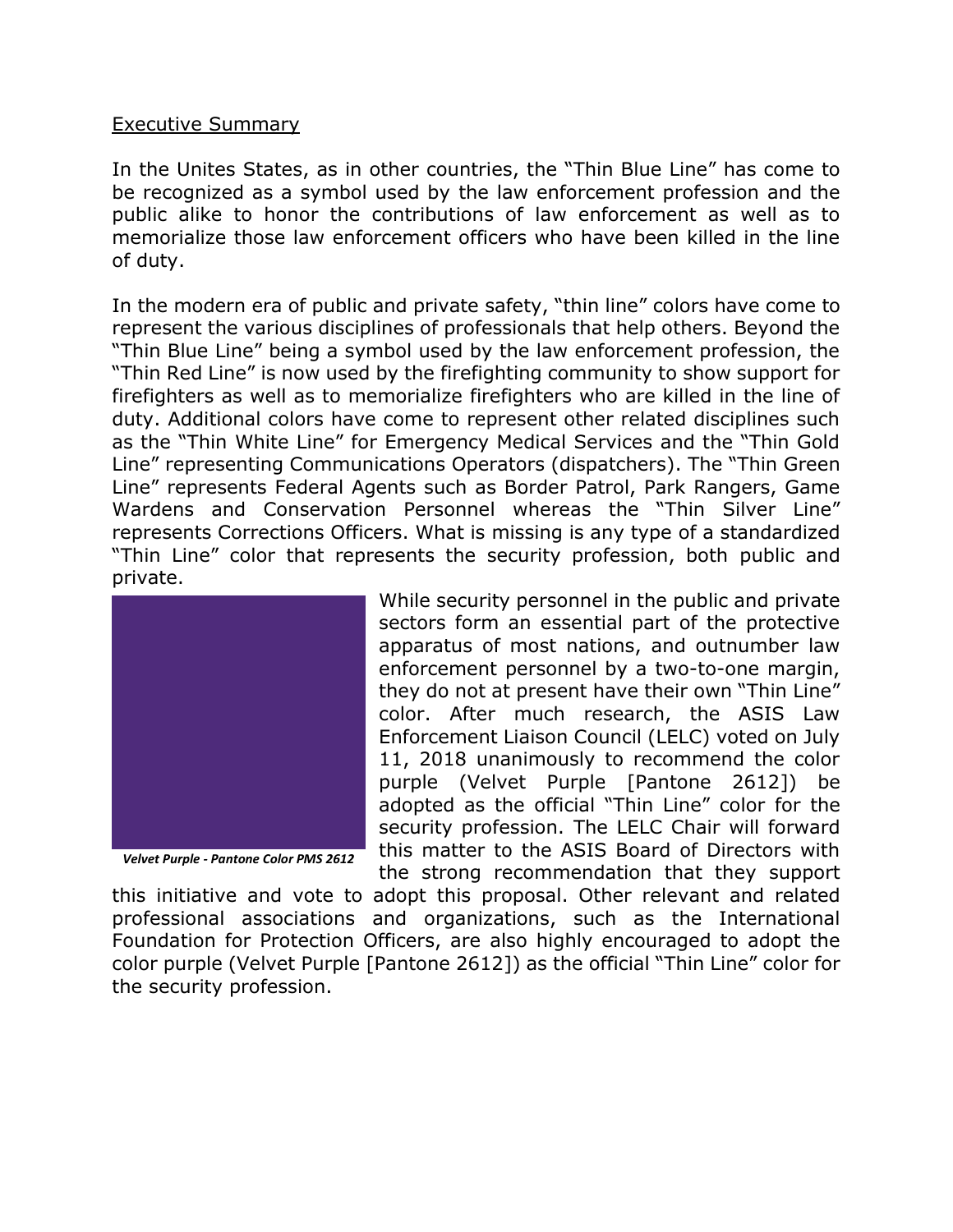### Introduction

It's hard to go anywhere in the United States and not see obvious signs of support for the law enforcement profession. The common, ordinary citizen properly views law enforcement officers as the barrier between an orderly society and pure chaos. Over the past few years, law enforcement officers have been injured and killed at increasing and alarming rates and there has been a corresponding swell of support for these men and women by the communities they serve. Indications of the strong support for law enforcement are obviously visible by symbols in the color blue that range from bumper stickers on vehicles to shirts people wear displaying pro-law enforcement messages. People are placing blue glass light covers over their porch lights that illuminate a blue light indicating their support for law enforcement officers and can be seen at night up and down the streets in many residential neighborhoods. However, one of the most common and recognizable symbols for law enforcement support is that of the "Thin Blue Line."

The "Thin Blue Line" is a symbol used by the law enforcement profession and the public alike and has come to symbolize the relationship law enforcement has in the communities as the protectors of fellow civilians. Not only do they protect from criminal elements and disasters, but they also provide assistance to those in need such as someone who may become stranded on the side of a roadway as they are going about living their lives. The "Thin Blue Line" is also used by law enforcement and others to memorialize those law enforcement officers who have been killed in the line of duty.

According to Thin Blue Line USA, the "Thin Blue Line" American flag represents law enforcement and is flown to show support for the men and women who put their lives on the line every day to protect us. This symbol is hailed as the proud front for a national movement promoting compassion and support for our nation's police officers. The phrase "The Thin Blue Line" is synonymous with "The Police" and "Law Enforcement" and can be used interchangeably. It is the "Line" in "Line of Duty." In visual terms, it is found in one of two variations. The first is a simple, centered blue line with black space above and below it. The second, as a single blue stripe on an otherwise black and white, American flag, located just below the stars".

The Thin Blue Line is difficult to miss. In addition to seeing it on American flags with one blue horizonal stripe, it is easy to see blue stripes popping up on yards, bumpers, hats, and other forms of apparel. The "Thin Blue Line" has become the de facto, standard symbol for law enforcement support in the United States, Canada, Great Brittan, and in many other nations around the world.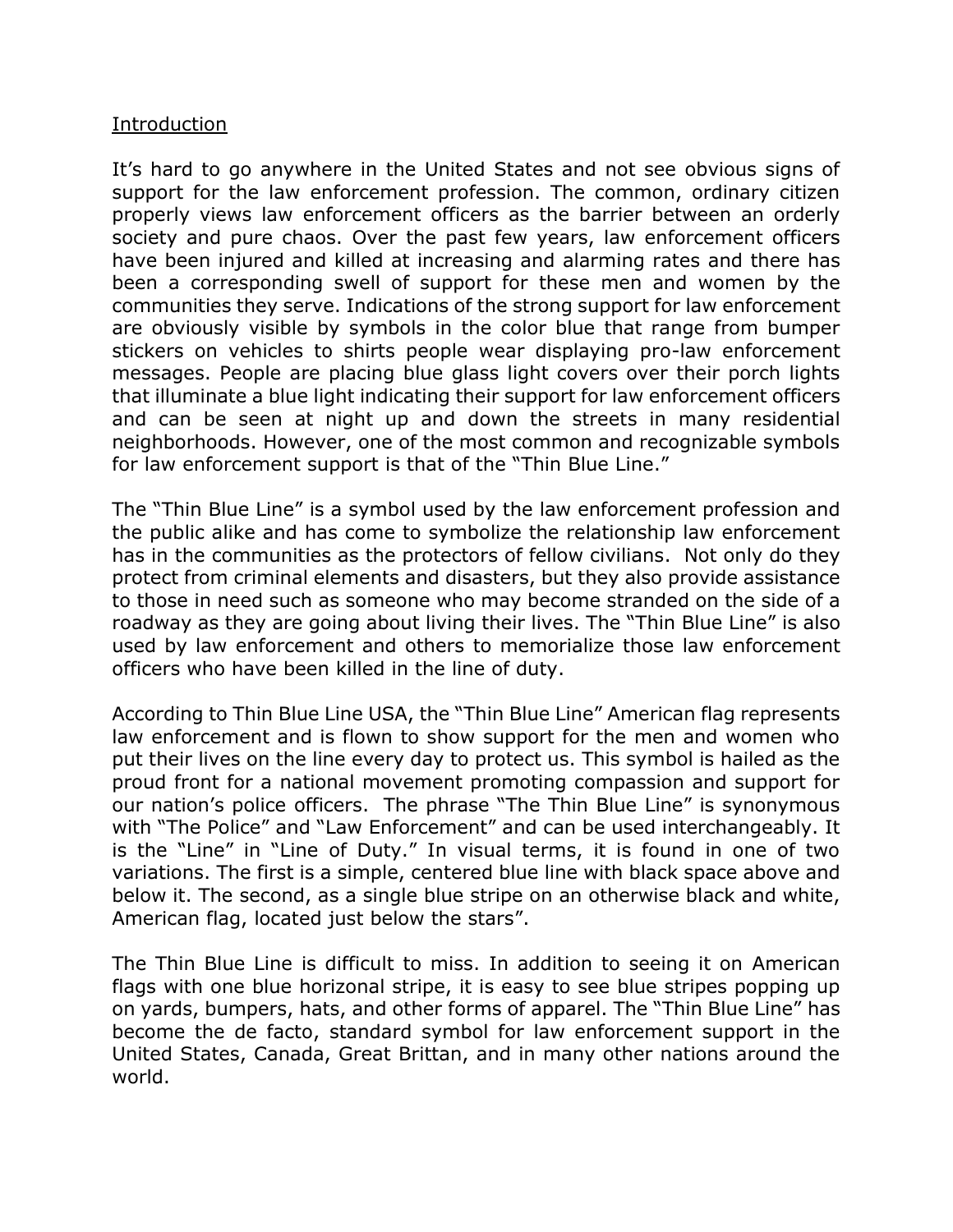# Background

It is generally accepted that the genesis of the Thin Blue Line can be traced back to the Crimean War in 1854. During the Battle of Balaklava, the first move by Russian forces towards Balaklava was repulsed by the stand of the 93rd Highlanders, led by Major-General Sir Colin Campbell. Campbell formed his men into a line (rather than into a square, which was the accepted way for infantry to face a cavalry charge) and the probing Russian advance was driven off with volleys of musket fire. This action became known as 'The Thin Red Line' [1]. The Thin Red Line came to symbolize strength and resolve for good. It is therefore understandable why the law enforcement profession would adopt the values imbued by The Thin Red Line and adopt the concern for their profession. Of course, since the widespread color for those in law enforcement is blue, it is also understandable why the law enforcement profession would exchange the red line for a blue line.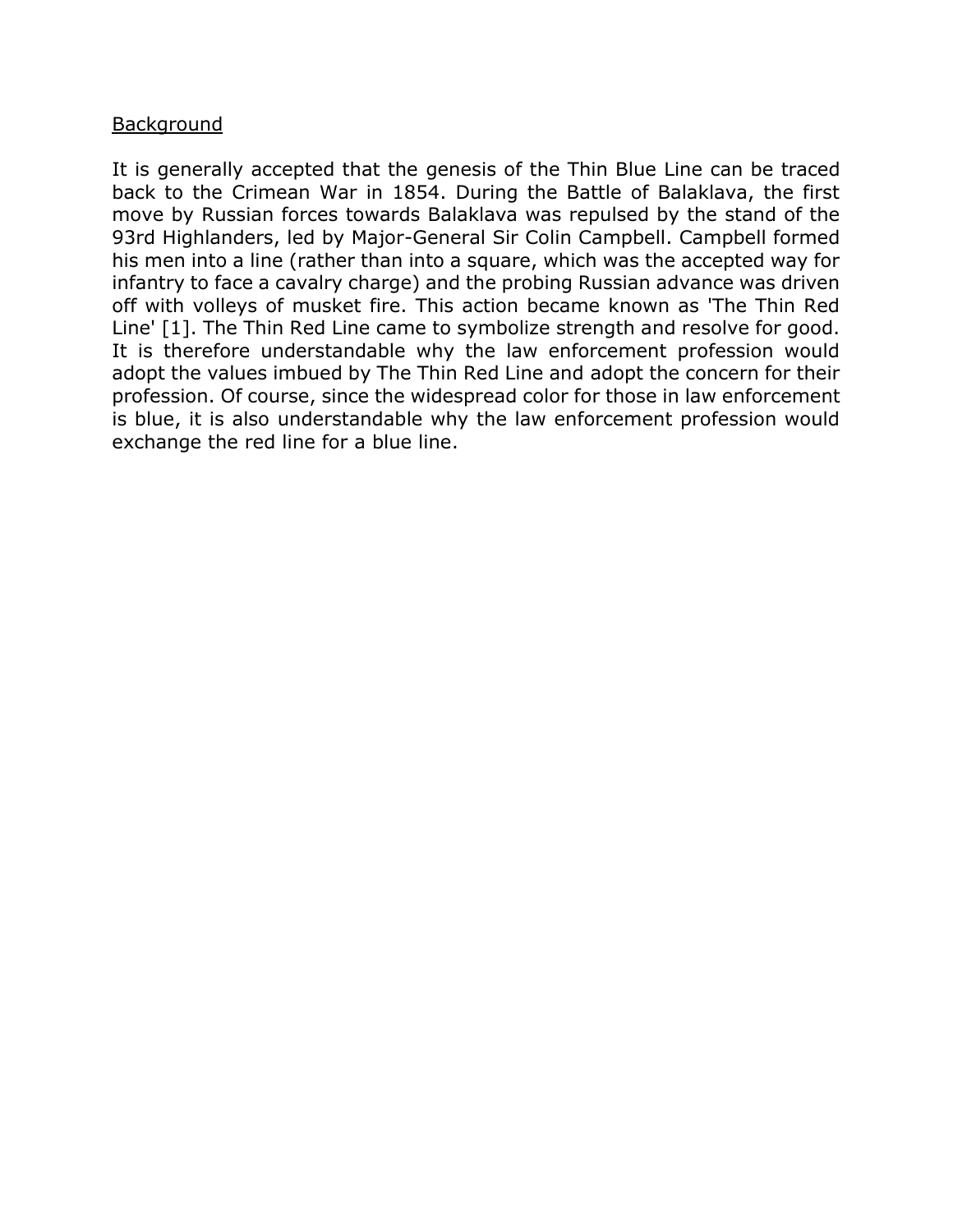# Problem Statement

In the modern era of public and private safety, "thin line" colors have come to represent the various disciplines of professionals that help others. Beyond the "Thin Blue Line" being a symbol used by the law enforcement profession, the "Thin Red Line" is now used by the firefighting community to show support for firefighters as well as to memorialize firefighters who are killed in the line of duty. Additional colors have come to represent other related disciplines such as the "Thin White Line" for Emergency Medical Services and the "Thin Gold Line" representing Communications Operators (dispatchers). The "Thin Green Line" represents Federal Agents such as Border Patrol, Park Rangers, Game Wardens and Conservation Personnel whereas the "Thin Silver Line" represents Corrections Officers [2]. What is missing is any type of a standardized "Thin Line" color that represents the security profession, both public and private.

Security personnel in the public and private sectors form an essential part of the protective apparatus of most nations. Globally, there are an estimated 20 million private security workers. In the United States, the U.S. Department of Labor statistics states there are more than 1.1 million private security guards in the U.S. compared to 666,000 police officers [3]. More importantly is this number only reflects those security personnel who are employed in the private sector. Add to this the tens of thousands of security personnel who are employees of the U.S. government and it becomes clear that security personnel in the United States alone outnumber their law enforcement counterparts by nearly two to one. Law enforcement is not alone in its numbers being fewer than security. According to the NFPA, there are 1,160,450 local firefighters in the U.S. Of the total number of firefighters 345,600 (30%) were career firefighters and 814,850 (70%) were volunteer firefighters [4]. What these numbers demonstrate is security personnel in the private and public sectors are a major force in protecting people, property and information. Because security personnel are a key part of the protection system, they too deserve to have their own "Thin Line" color.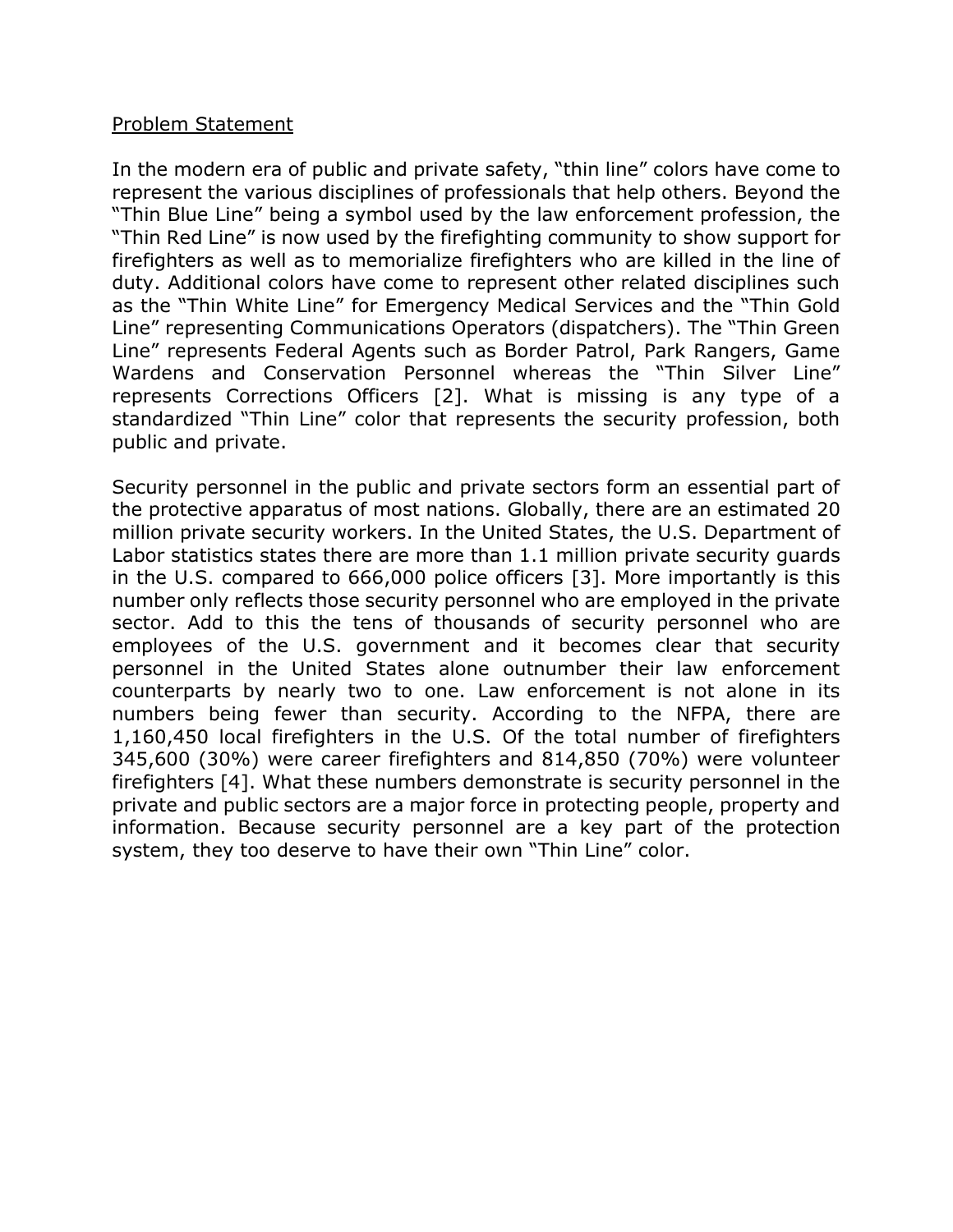### **Solution**

At present time, there is not any agreed-upon color representing the security profession for those in the public and private sectors. That is why it is right and proper for those who work in security to have their own "Thin Line" color. This would be used to show on-going support for security professionals and to create a better sense of professional community as well as to honor and memorialize the security professionals who are injured or killed in the line of duty. Just one case-in-point is that of Rick Rescorla.

Rick was the head of security for Morgan Stanley in the South Tower of the World Trade Center. He was a true security professional who understood the World Trade Center (where Morgan Stanley was headquartered) was a particularly vulnerable terrorist target. Rick developed an emergency evacuation plan in 1997 which he required the Morgan Stanley employees to practice over and over. On September 11, 2001, when the Port Authority issued an announcement over the buildings PA system that everyone in the South Tower of the World Trade Center should remain calm and stay at their desks, Rick, instead, immediately began the evacuation process. With bullhorn in hand, Rick ordered the Morgan Stanley employees to evacuate the building. Before the second plane struck the South Tower, his colleagues were on their way down the stairs. Thousands of people—nearly 2700 to be precise—owe their lives to Rick Rescorla, and many are vocal about that fact.

Because of Rick Rescorla's foresight and belief that he knew what was right, nearly every Morgan Stanley employee made it safely out of the South Tower before it collapsed. Incredibly fearless and courageous, Rick entered the South Tower of the World Trade Center to ensure all of the Morgan Stanley employees had safely left the building. He believed there were a few who still needed help. Rick knew he was facing difficult odds when he reentered the Tower and was last seen near the 10th floor, on his way up to help the last of his colleagues leave the building. When the South Tower collapsed, Rick was still in the building. His body was never found [5]. It is Rick Rescorla and other security professionals like him that are deserving of being honored and memorialized. Security professionals having their own identity via their own "Thin Line" color would help properly honor them in the same way that sister professions use their own "Thin Line" colors to properly honor their own.

What "Thin Line" color is the best and most appropriate to represent security professionals? To best answer this question, a committee comprised of members from the ASIS Law Enforcement Liaison Council (LELC) conducted extensive research into this question. The outcome of that research resulted in the LELC committee recommending the color purple be adopted as the official "Thin Line" color based on the following factors: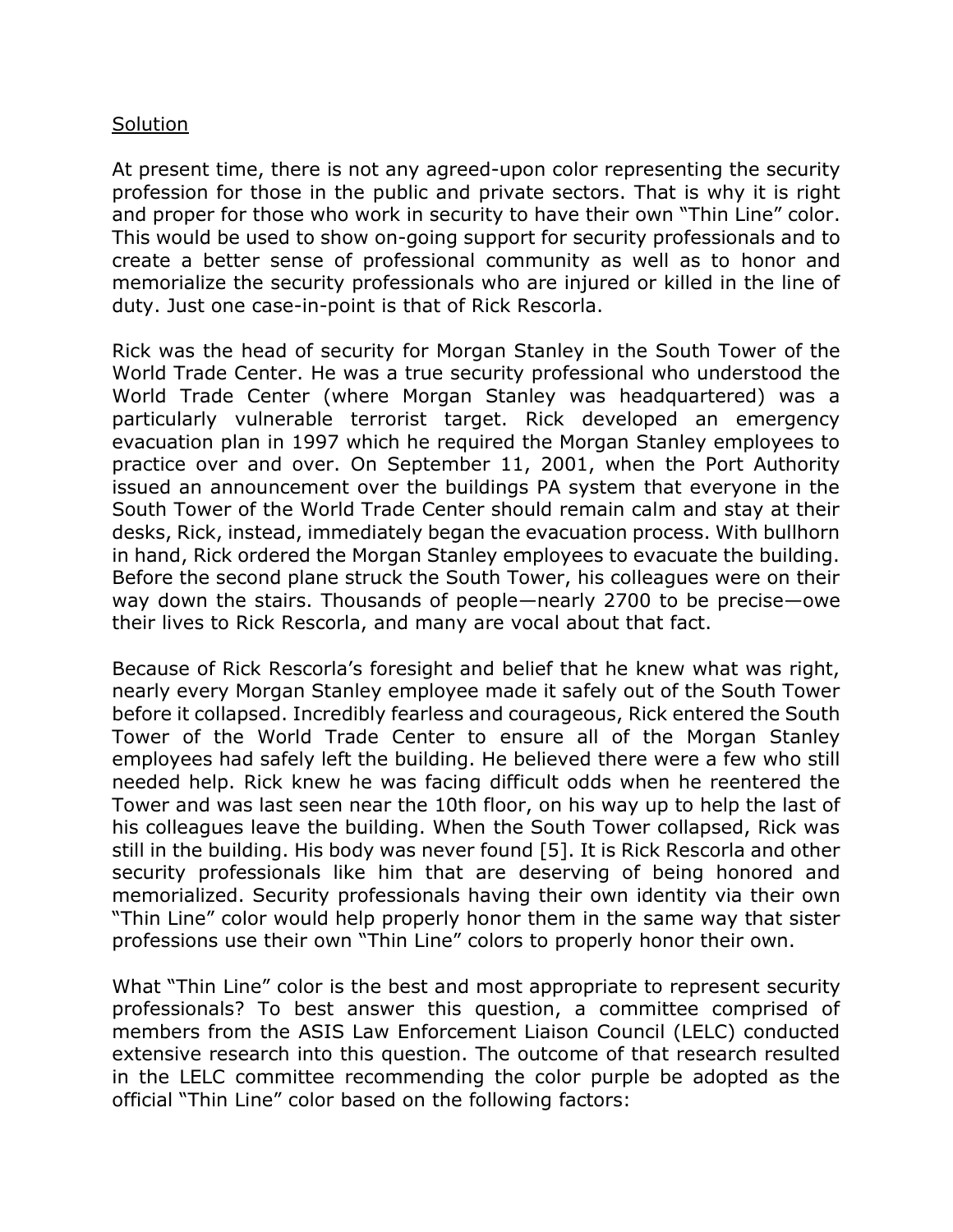- The color purple is derived by combining the color blue (the color for law enforcement), the color red (the color for fire) and the color white (the color for EMS). Since the duties and responsibilities of most security professionals entail duties of each of these other professions (policing, fire prevention and response, and emergency medical response), the color purple makes the most sense.
- While there are varied meanings and interpretations of the color purple, this color combines the calm stability of blue and the fierce energy of red. The color purple is often associated with nobility, creativity, wisdom, dignity, devotion, peace and independence. The color purple has a variety of effects on the mind and body, including uplifting spirits, calming the mind and nerves, enhancing the sacred, creating feelings of spirituality, increasing nurturing tendencies and sensitivity, and encouraging imagination and creativity.
- The color purple is separate and distinct enough from the colors of other public safety and related disciplines that there can reasonably be no confusions between the color purple and the other colors now used by public safety and other related disciplines.
- A query was conducted with multiple sheriffs and police chiefs asking them if they would support purple as the "Thin Line" color representing all security – public and private. Without fail, not only did every sheriff and police chief think it was a good idea, but they strongly supported purple being designated as the "Thin Line" color for the security profession.
- The use of a dedicated "Thin Line" color for security professionals would help in forming and building strong and vibrant partnerships.
- Security professionals having their own "Thin Line" color would help raise awareness of the security profession with the public.
- The use of the color purple by the security profession would not interfere with any other generally-accepted color that is associated with any other protective service, public safety domain or related discipline.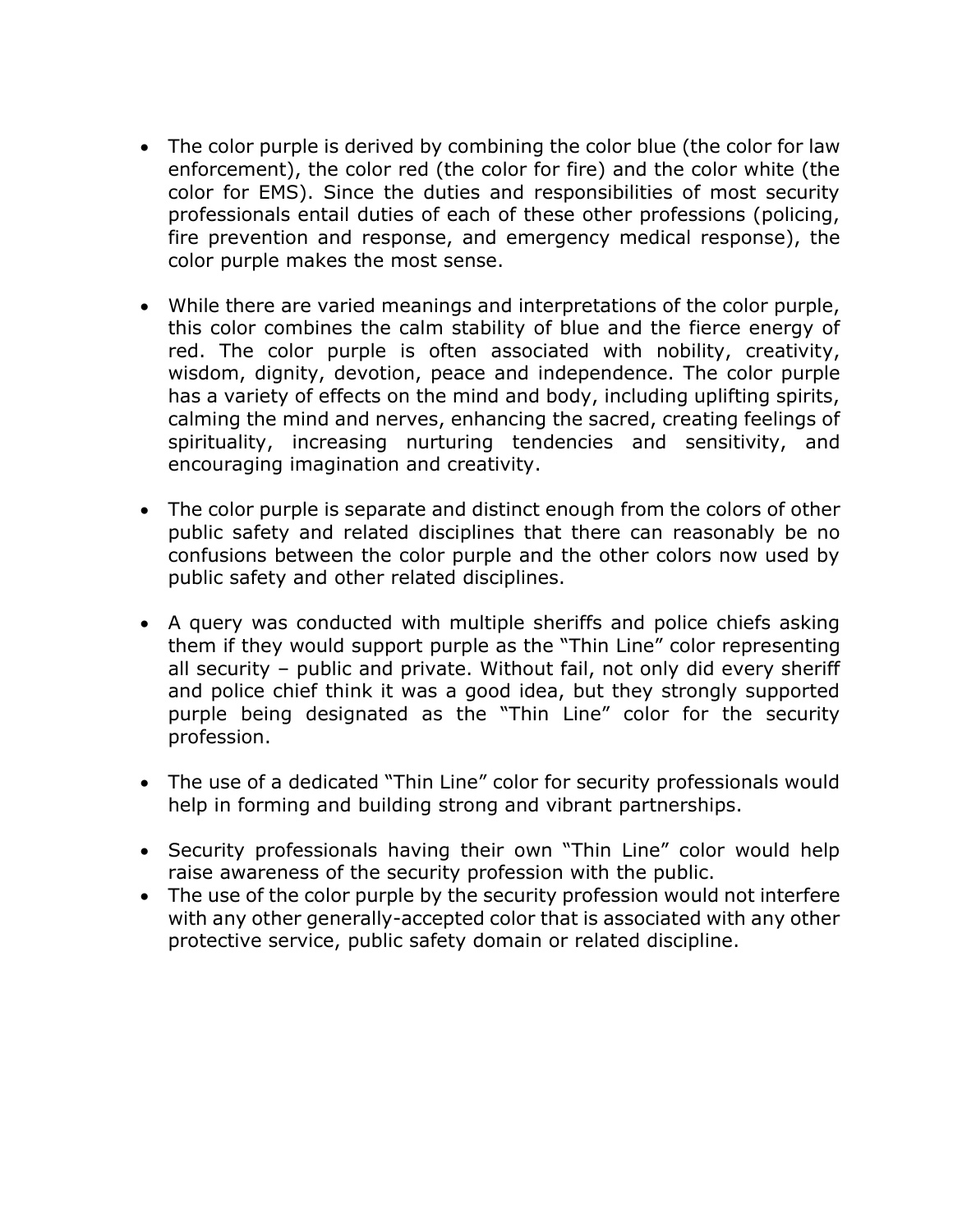# **Conclusion**

The committee presented its research and findings to the LELC during their monthly meeting on July 11, 2018. The committee recommended ASIS International adopt the color of Velvet Purple [Pantone 2612] as the official global color to represent all security professionals in the public and the private sectors. This motion was brought before the entire LELC for a vote. The results of the vote were this resolution was unanimously adopted by the LELC. The LELC Chair will forward this matter to the ASIS Board of Directors with a proposal that the ASIS Board of Directors support this initiative by voting to approve this recommendation.